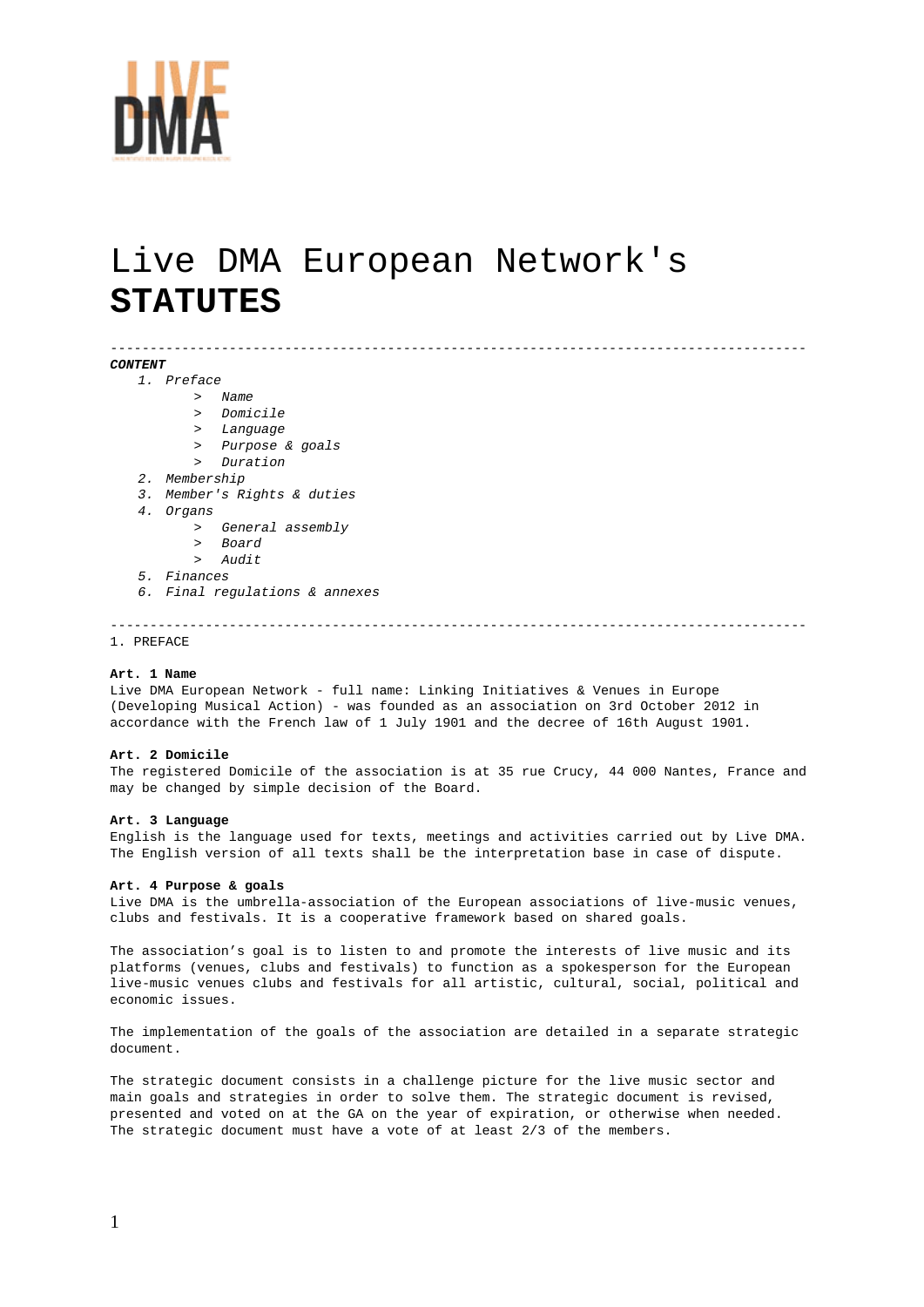

# **Art. 5 Duration**

The association is established for an indefinite period.

# ----------------------------------------------------------------------------------------

2. MEMBERSHIP

# **Art. 6 Members**

The Members of the association may be all kinds of organisations, representing mainly live-music venues clubs and festivals in the music industry.

In order to reflect the diversity of the sector, the association shall be open to any organisation, whatever its size or sphere of influence (national, regional, local etc.).

The members are legal entities constituted in accordance with the rules and regulations of their own countries.

### **Art. 7 Associated members**

The associated members of the association are organisations sharing Live DMA's values and objectives but cannot be full members because:

- > the network is new and does not have funds or legal status yet
- > the venue is "isolated" in a small country or where there is no venues network yet.

An associated member will always have an aspiration to become a (full) member. This needs to be formalized in a signed special agreement including a defined probationary period.

#### **Art. 8 Admittance**

Admittance of new members shall be decided by the General Assembly following a proposal by the board.

To obtain membership, applicant organisations must:

- > attend two meetings with board members,
- > write a letter of motivation as an application to join the network
- and complete the application-form and provide supporting documents (statutes, annual budget, 3-year-strategy and activity report).

The Board approves the application, where after the applicant signs the network's ethical charter and pays the proportional membership fee, and is then integrated in all activities within the network.

The the board's approval must be verified by the General Assembly. If the approval is denied, the membership is terminated without further notice, and a restitution of the payed fee must be returned to discarded member.

# **Art. 9 End of membership**

Membership shall be ended by:

- > dissolution or liquidation of the member;
- > termination of the membership by the member;
- termination of the membership by the association.

Termination of a membership by the association or by the member must be made in writing stating the reasons to the board / to the member with a notice period of at least four weeks. If this request is not made in time, the membership shall continue until the end of the next financial year. Termination of the membership by the member may only take place at the end of a calendar year.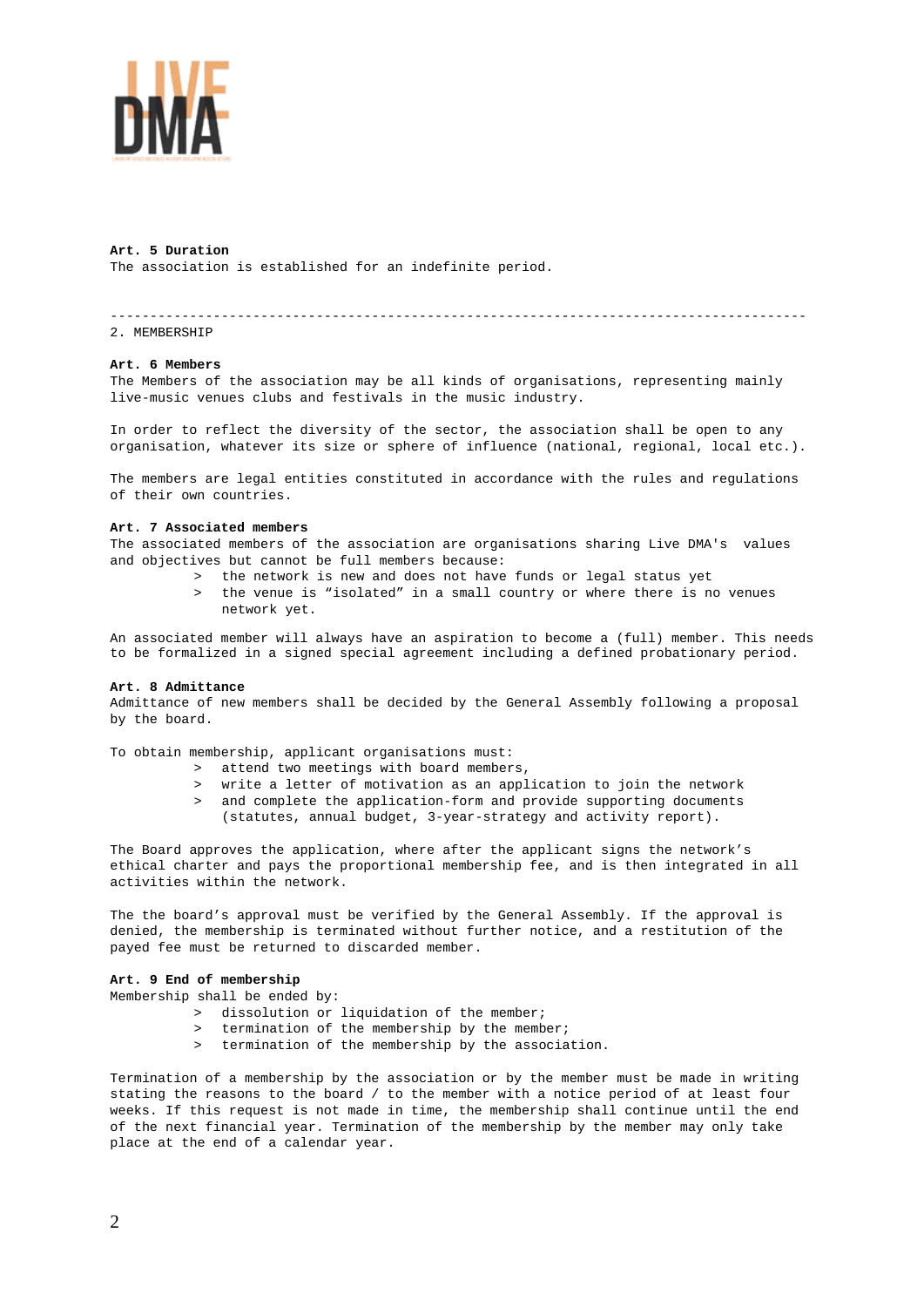

The membership can be terminated by the association when the member fails to adhere to the ethical charter, violates the statutes, is unable to meet its financial obligations, or due to any other notable reason defined by the Board.

----------------------------------------------------------------------------------------

3. MEMBERS' RIGHTS & DUTIES

#### **Art. 10 Right to vote**

Each member - except the Associated member - shall have one vote in the General Assembly (one vote per organisation).

Absent members may provide a written proxy to a member or representative of the Board participating in the General Assembly.

#### **Art. 11 Payment of membership**

Each member - except the Associated member - is obliged to pay an annual fee. The payment of the membership-fee is a prerequisite for the right to vote. Associated members are excluded from payment-duty and right to vote.

The amount is determined by the General Assembly following a proposal from the Board. A decision on the fee amount requires a majority of votes at the General Assembly.

In special cases determined by the Board, or upon written request including the arguments by the member, a reduction of the fees may be approved. The decision is made by the Board.

# **Art. 12 Adherence of the ethical charter**

The members of the association are involved in a common process based on political, artistic, social and economic objectives. These objectives are set forth in the ethical charter of the network. The members of Live DMA must approve, sign and adhere to the charter.

#### **Art. 13 Attendance of events**

The members must attend the General Assembly. If a member is unable to do so, it must justify the reasons for this and should delegate its powers to another full member of choice.

#### **Art. 14 Association's Assets**

The members have no right to claim on the association's assets.

# 4. ORGANS

#### **Art. 15 The General Assembly**

The General Assembly is the highest organ of the association. It consists of all members of the association.

----------------------------------------------------------------------------------------

All decisions taken by the General Assembly must be approved by the majority of the present members including proxies. The statutes can define exceptions.

General Assembly meetings shall be convened by the Board as often as desirable or necessary depending on the circumstances, but at least once per year.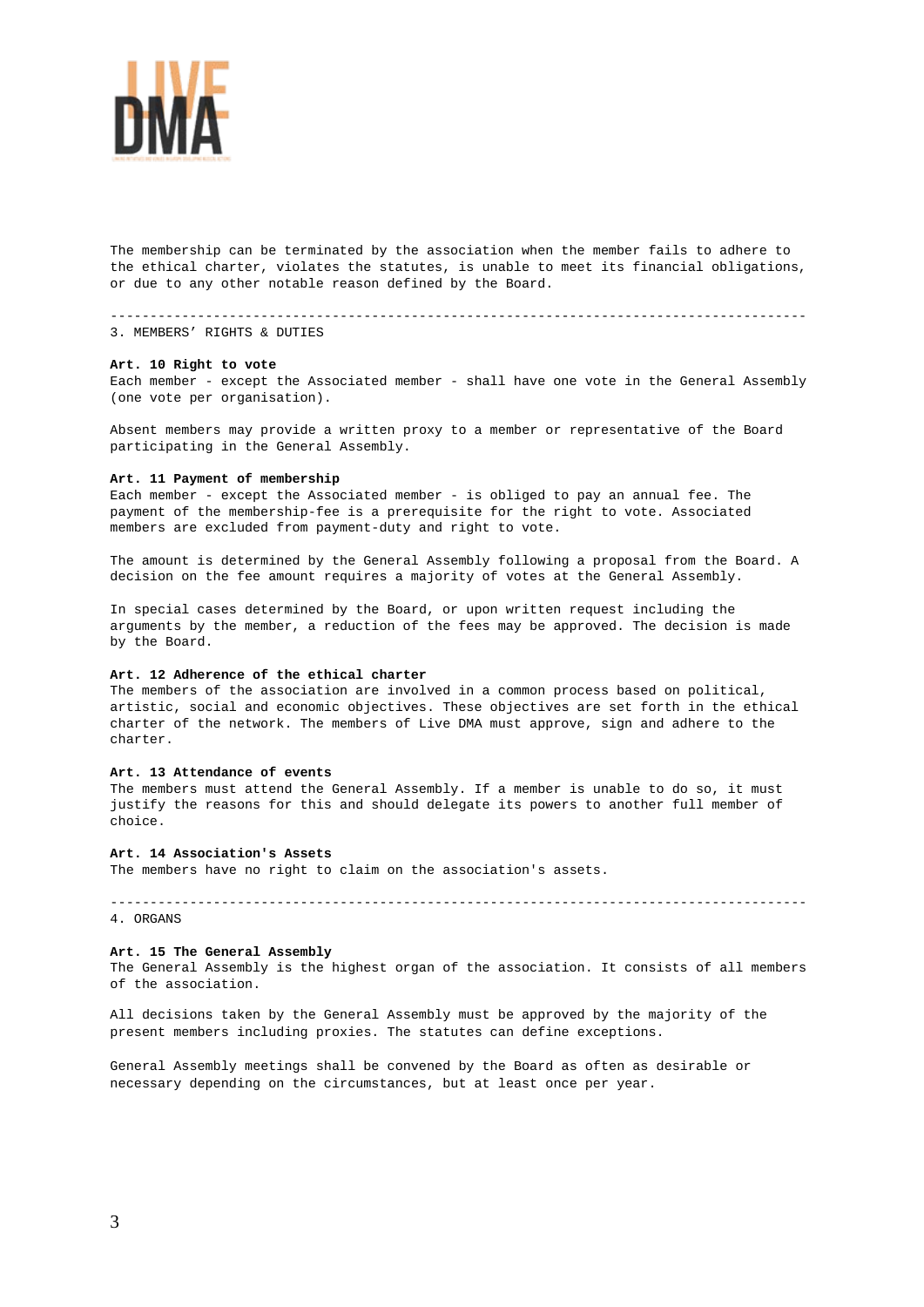

At the request of at least one third of the members, the Board shall be obliged to convene a General Assembly which must be held within sixteen weeks of the submission of the request.

Notification of the convening of the General Assembly must be provided in writing at least twelve weeks in advance.

The agenda and all documents to be submitted for discussion must be sent at least four weeks prior to the General Assembly.

The members and all persons invited by the Board shall have access to the General Assembly.

General Assembly meetings can be held in physical form, or via electronic means of communication, including but not limited to telephone or video conference, provided that the form of the meeting is so announced in the written notice calling for the meeting.

In all cases the General Assembly may be held and decisions in such meetings taken through any electronic means of communication provided that the member representatives via the electronic means of communication can be identified, can participate directly to the deliberations held during the meeting and can exercise their voting right.

#### **Art. 16 The Board**

#### **Art. 16a Role of the Board**

The board shall be responsible for the day-to-day running of the association and shall represent the network.

The authority to represent the association shall be assigned to the president plus one other member of the board or to the majority of the board.

The Board may give specific authorisation to one or more board members, as well to third parties, to ensure that the association is represented.

# **Art. 16b Election & ending of the mission**

The Board members shall be elected by the General Assembly from among the representatives of member organisations. The Board members shall serve for a term of 2 years.

The Board consists of at least three and maximum seven individuals. As a minimum, the positions of President, Secretary and Treasurer need to be assigned.

A member wishing to sit on the Board must send a declaration of intent to the Board at least two weeks before the General Assembly. The Board shall send the list of candidates to the members at least one week before the General Assembly.

Board members may be suspended or dismissed at any time by the General Assembly. Such a decision must be accompanied by appropriate reasons. The suspension shall end if the General Assembly fails to come to an official decision within three months. The suspended board member shall have a right to respond. If a board member steps down from its position before the end of its 2 years mandate, a new member can be elected as board member during the following General Assembly, respecting the conditions outlined in this article and until the next renewal of the whole Board.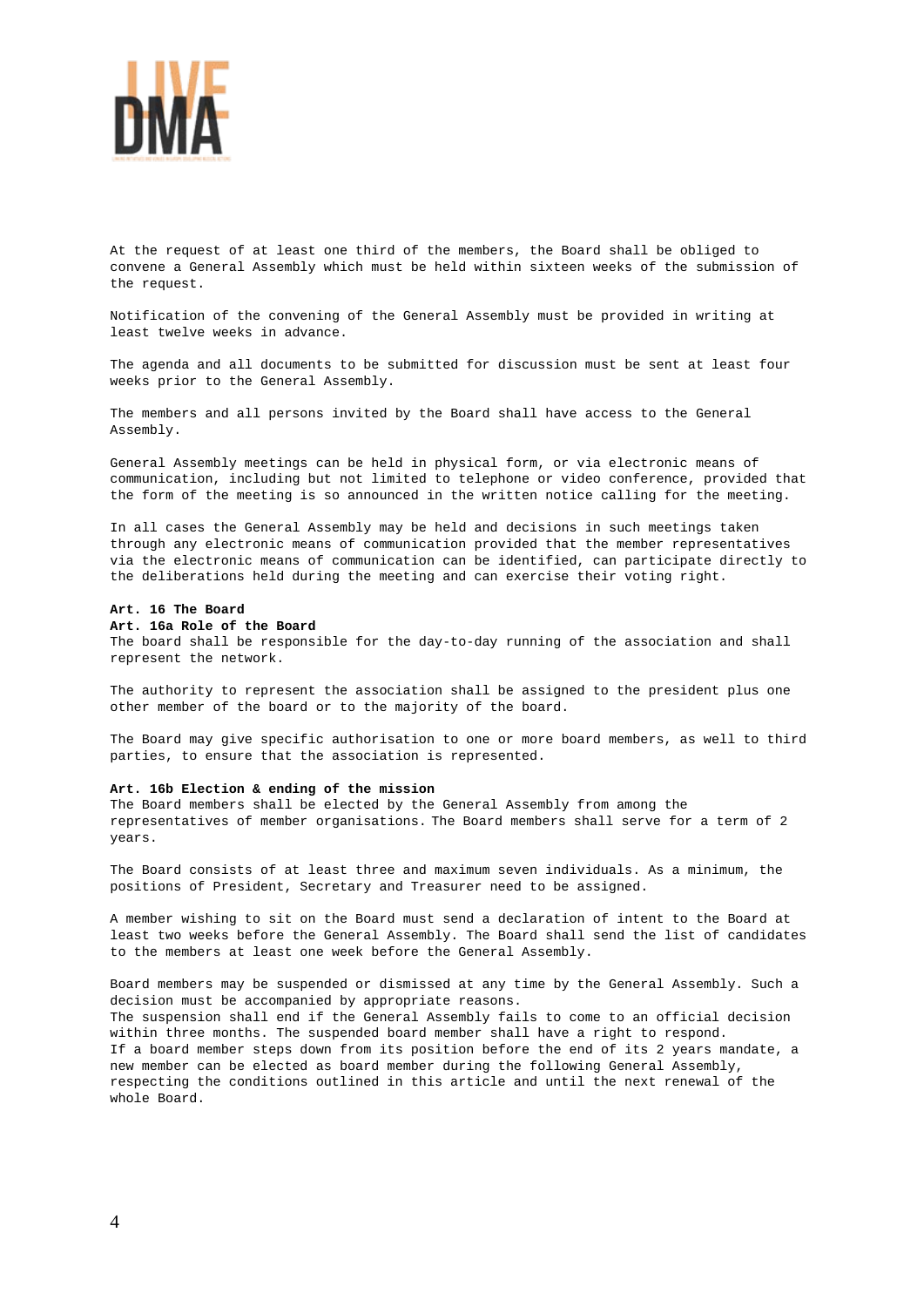

# **Art. 16c Functioning of the Board**

Each Board member shall have the right to one vote at a board meeting. All decisions concerning the statues shall require an absolute majority of votes. Decisions taken in Board Meetings shall only be validated if at least half of the Board members are present.

Board Meetings shall be convened by the Board as often as desirable or necessary depending on the circumstances, but at least twice a year.

The Board shall draft a report of the discussions held and decisions taken after every Board Meeting and General Assembly.

# **Art. 17 Audit**

The Audit is the financial control-organ of the Association and provides an objective evaluation of the financial statements of the Association. The Audit is elected for a yearly-period by the GA.

----------------------------------------------------------------------------------------

# 5. FINANCES

# **Art. 18 Financial and accounting requirements**

The tax year of the association is equal to a calendar year.

The Board must give a detailed presentation of the accounts and balance sheet together with the statement of income and expenditure for approval by the General Assembly.

The documents referred to in the preceding paragraph must be controlled by the Audit.

---------------------------------------------------------------------------------------- 6. FINAL REGULATIONS & ANNEXES

# **Art. 19 Modifications of the statutes**

Modification of the statutes may only be made by a decision of the General Assembly, with a majority of two thirds of the votes.

### **Art. 20 Dissolution and liquidation**

Dissolution and liquidation of the association may only be made by a decision of the General Assembly, with a majority of two thirds of the votes.

When making a decision of dissolution, the General Assembly may choose the recipients of the redistribution of the credit balance, in accordance with the goals of the association.

# **Art. 21 Disputes**

In the event of any disputes, the arbitration will be subject to French national law.